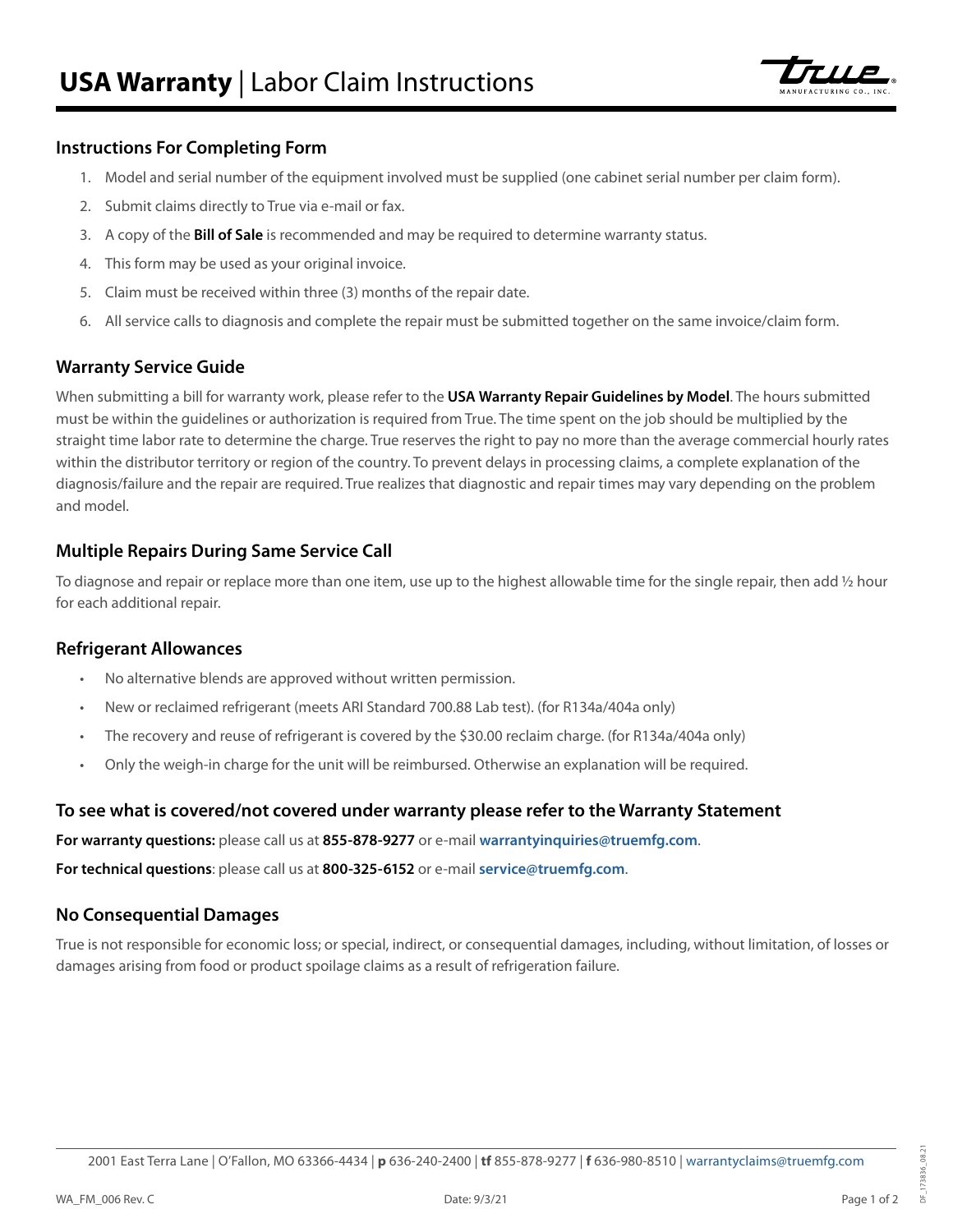

| Servicer's invoice No. >                                                                                |           |                     |                    |                      |
|---------------------------------------------------------------------------------------------------------|-----------|---------------------|--------------------|----------------------|
| <b>Submitter e-mail address</b> >                                                                       |           |                     |                    |                      |
| <b>Important:</b> Please place only one cabinet serial<br>number per warranty claim form. Claim must be | Model No. | Serial No.          | <b>Date Failed</b> | <b>Date Repaired</b> |
| received within 3 months of the repair date.                                                            |           |                     |                    |                      |
| <b>Service Company</b>                                                                                  |           |                     | <b>End User</b>    |                      |
| <b>Company Name</b>                                                                                     |           | <b>Company Name</b> |                    |                      |
| Address                                                                                                 |           | Address             |                    |                      |
| City, State, Zip                                                                                        |           | City, State, Zip    |                    |                      |
| Phone No.                                                                                               |           | Phone No.           |                    |                      |

#### **Reported Complaint**

Service Performed (Symptoms and/or summary of diagnosis made is required. List hours and explanation for each repair made. Give exact location of any leaks.)

**See warranty repair guidelines by model for time allowed. Any refrigeration repair should be in accordance with True's Good Refrigeration practices. See warranty guidelines. Please call for approval if time is going to exceed hours allowed. All warranty claims must be received at True within three (3) months of completion of the work.**

|                                                                                                                                                                               | <b>Labor Charges</b>                       |                   |    |
|-------------------------------------------------------------------------------------------------------------------------------------------------------------------------------|--------------------------------------------|-------------------|----|
| Micron Level Achieved                                                                                                                                                         |                                            |                   |    |
| Labor Rate Per Hour \$                                                                                                                                                        | Labor Hours                                |                   | \$ |
| <b>Total Travel Hours</b>                                                                                                                                                     |                                            |                   | Ś  |
| Type of Refrigerant Used                                                                                                                                                      | <b>Ounces Used</b>                         | × Price Per Ounce | \$ |
| Nitrogen Usage Fee (Maximum \$7.50)                                                                                                                                           |                                            |                   | \$ |
| Miscellaneous Material Fee (Maximum \$40.00 - Includes soldering supplies, vacuum pump, etc.)                                                                                 |                                            |                   | Ś. |
| Reclaim Fee (Maximum \$30.00 allowed - for 134a/404a only)                                                                                                                    |                                            |                   | Ś. |
|                                                                                                                                                                               | Part Reimbursement*                        |                   |    |
| Include a copy of the compressor tag if credit is needed and a copy of the compressor invoice, part description and/or part number(s) used.<br>(Please list separately below) |                                            |                   |    |
|                                                                                                                                                                               |                                            |                   |    |
| Reimbursement requested amount (if purchased locally, please include copy of invoice)                                                                                         |                                            |                   | \$ |
| Include Parts Invoice Number (if applicable)                                                                                                                                  |                                            |                   |    |
| Miscellaneous charges (please explain)                                                                                                                                        |                                            |                   | Ś  |
| Tax applicable in AZ, DC, GA, HI, IL, KY & VT & tax on labor applicable only in CO, IL & NM.                                                                                  |                                            | $\%$              |    |
| *If non-OEM parts are used without prior approval this may affect future warranty claims.                                                                                     |                                            | Grand Total \$    |    |
|                                                                                                                                                                               |                                            |                   |    |
| Customer Signature _____________                                                                                                                                              | Service Technician** Signature ___________ |                   |    |
| Date Signed                                                                                                                                                                   | <b>Date Signed</b>                         |                   |    |

**Signatures required (or attach service agents original invoice with signatures.) \*\*Technician making refrigeration system repairs must be certified per EPA requirements.**

2001 East Terra Lane | O'Fallon, MO 63366-4434 | **p** 636-240-2400 | **tf** 855-878-9277 | **f** 636-980-8510 | [warrantyclaims@truemfg.com](mailto:warrantyclaims%40truemfg.com?subject=)

DF\_173836\_08.21

DF\_173836\_08.21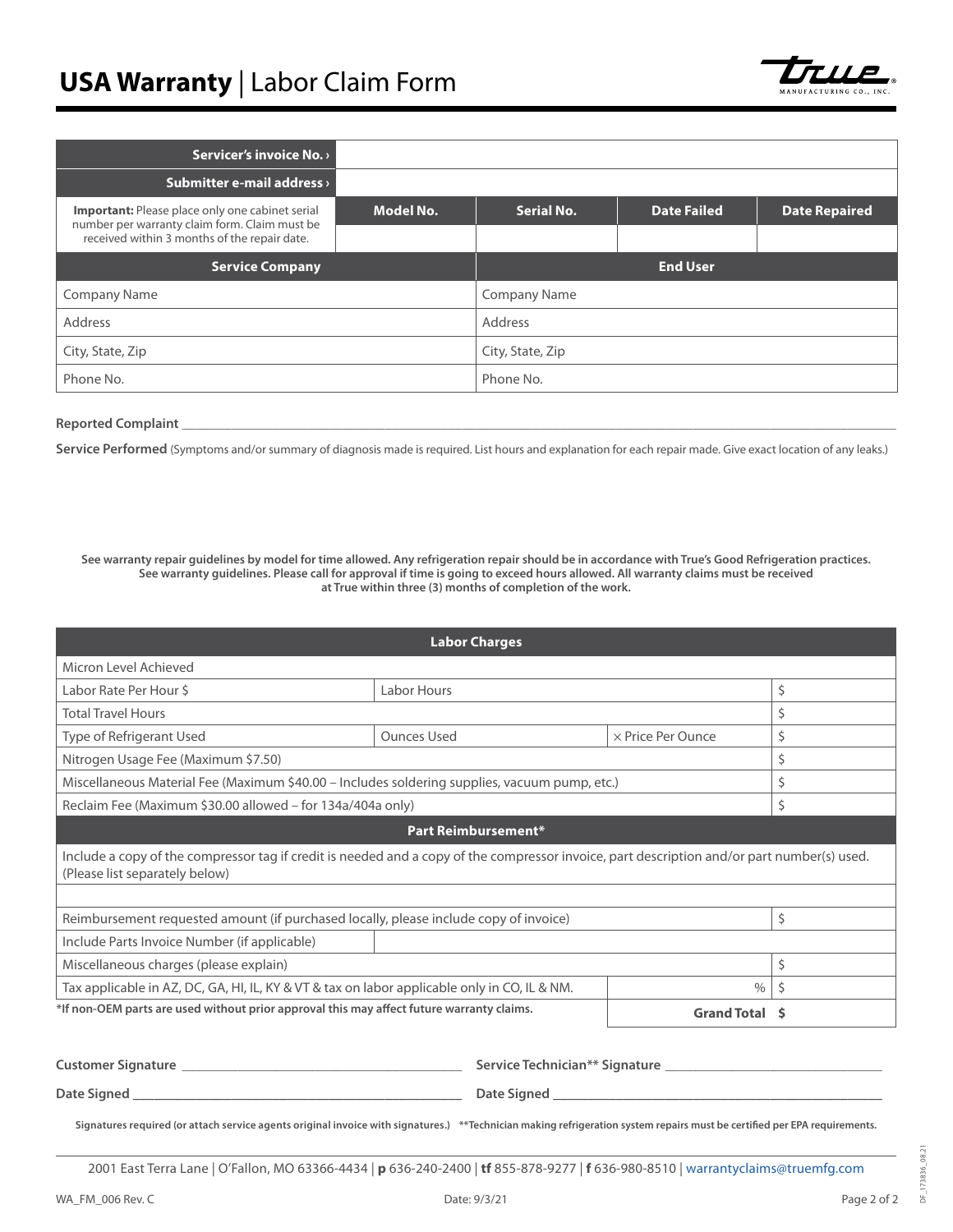

# **GDM** | **FLM** | **STA** | **STG** | **STM** | **STR** | **T** | **TAC** | **THAC** | **TS** | **TSD** | **TVM Series Cabinets**

# **Upright Refrigerators and Freezers**

#### **Refrigeration – All refrigeration repairs should be done in accordance with True's Good Refrigeration Practices. See attached.**

| a.  |                                                                                                           |  |
|-----|-----------------------------------------------------------------------------------------------------------|--|
| b.  |                                                                                                           |  |
| C.  |                                                                                                           |  |
| d.  |                                                                                                           |  |
| e.  |                                                                                                           |  |
| f.  |                                                                                                           |  |
| q.  |                                                                                                           |  |
| h.  |                                                                                                           |  |
| i.  |                                                                                                           |  |
| j., | Diagnose and repair or replace defective refrigeration parts, other than list above which require opening |  |
|     |                                                                                                           |  |

#### **Multiple Refrigeration Repairs will be paid at the highest rate for the part changed, plus 1 hour for each additional refrigeration component changed.**

#### **Electrical**

| a.<br>b. |  |
|----------|--|
| C.       |  |
| d.       |  |
| e.       |  |
| f.       |  |
| q.       |  |
| h.       |  |
| i.       |  |
| j.       |  |
| k.       |  |
| Ι.       |  |
| m.       |  |

#### **Cabinet**

| а. |         |
|----|---------|
|    | 2 hrs   |
|    | 1½ hrs. |
|    |         |

**Labor allowances include the initial diagnosis and repair. Should your repair or the time to perform the necessary repairs exceed the allowed amount please contact the technical service department or the warranty department prior to or while doing the warranty repair for approval. True reserves the right to request any failed part covered under warranty to be returned. For repairs not noted, please contact the technical service department or the warranty department for approval.**

#### **Customer responsibilities to include but not limited to:**

- a. To verify the product's installation date to process warranty.
- b. To pay for normal operational maintenance, adjustments and cleaning.
- c. To pay for repairs caused by modifications made without True's written approval.
- d. To pay for damage repairs resulting from electrical supply, water or drainage, flood, storm or other acts of God.
- e. To pay for premium labor rates, holidays, overtime, etc., unreasonable travel time, flat rate service call charges, mileage or miscellaneous tools and material charges not listed on payment schedule and additional labor charges resulting from inaccessibility of the cabinet.
- f. True's warranty covers reasonable travel time which is defined as 30 miles one way, anything more than this must be pre-approved. Please contact Warranty Support for prior approval before having any unit serviced by a company outside the normal warranty coverage area. Excessive travel will not be covered under warranty without pre-approval.

#### **No Consequential Damages**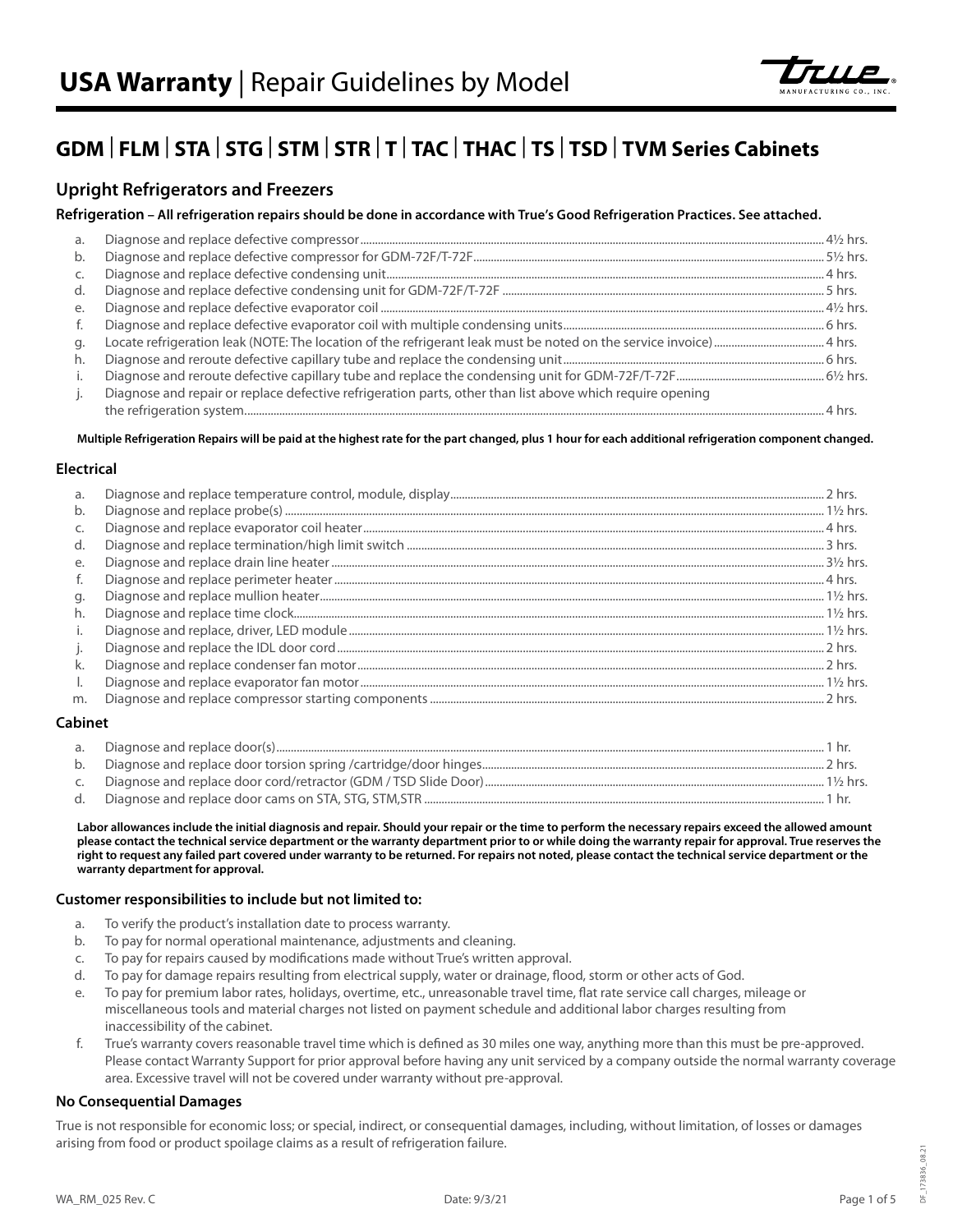

# **T-G C** | **TBB** | **TD** | **TDD** | **TFP** | **TMC** | **TPP** | **TRCB** | **TSSU** | **TUC** | **TWT Series Cabinets**

# **Reach-In Refrigerators and Freezers**

#### **Refrigeration – All refrigeration repairs should be done in accordance with True's Good Refrigeration Practices. See attached.**

| a. |                                                                                                           |  |
|----|-----------------------------------------------------------------------------------------------------------|--|
|    |                                                                                                           |  |
|    |                                                                                                           |  |
|    |                                                                                                           |  |
|    |                                                                                                           |  |
| f. |                                                                                                           |  |
| a. | Diagnose and repair or replace defective refrigeration parts, other than list above which require opening |  |
|    |                                                                                                           |  |

**Multiple Refrigeration Repairs will be paid at the highest rate for the part changed, plus 1 hour for each additional refrigeration component changed.**

#### **Electrical**

| a. |  |
|----|--|
| b. |  |
| C. |  |
| d. |  |
| e. |  |
| f. |  |
| q. |  |
| h. |  |
| i. |  |
| j. |  |
| k. |  |
|    |  |

#### **Cabinet**

| a. |            |
|----|------------|
| b. | ⊇ hrs      |
|    | 1½ hrs.    |
|    | $1\%$ hrs. |

**Labor allowances include the initial diagnosis and repair. Should your repair or the time to perform the necessary repairs exceed the allowed amount please contact the technical service department or the warranty department prior to or while doing the warranty repair for approval. True reserves the right to request any failed part covered under warranty to be returned. For repairs not noted, please contact the technical service department or the warranty department for approval.**

#### **Customer responsibilities to include but not limited to:**

- a. To verify the product's installation date to process warranty.
- b. To pay for normal operational maintenance, adjustments and cleaning.
- c. To pay for repairs caused by modifications made without True's written approval.
- d. To pay for damage repairs resulting from electrical supply, water or drainage, flood, storm or other acts of God.
- e. To pay for premium labor rates, holidays, overtime, etc., unreasonable travel time, flat rate service call charges, mileage or
- miscellaneous tools and material charges not listed on payment schedule and additional labor charges resulting from inaccessibility of the cabinet.
- f. True's warranty covers reasonable travel time which is defined as 30 miles one way, anything more than this must be pre-approved. Please contact Warranty Support for prior approval before having any unit serviced by a company outside the normal warranty coverage area. Excessive travel will not be covered under warranty without pre-approval.

#### **No Consequential Damages**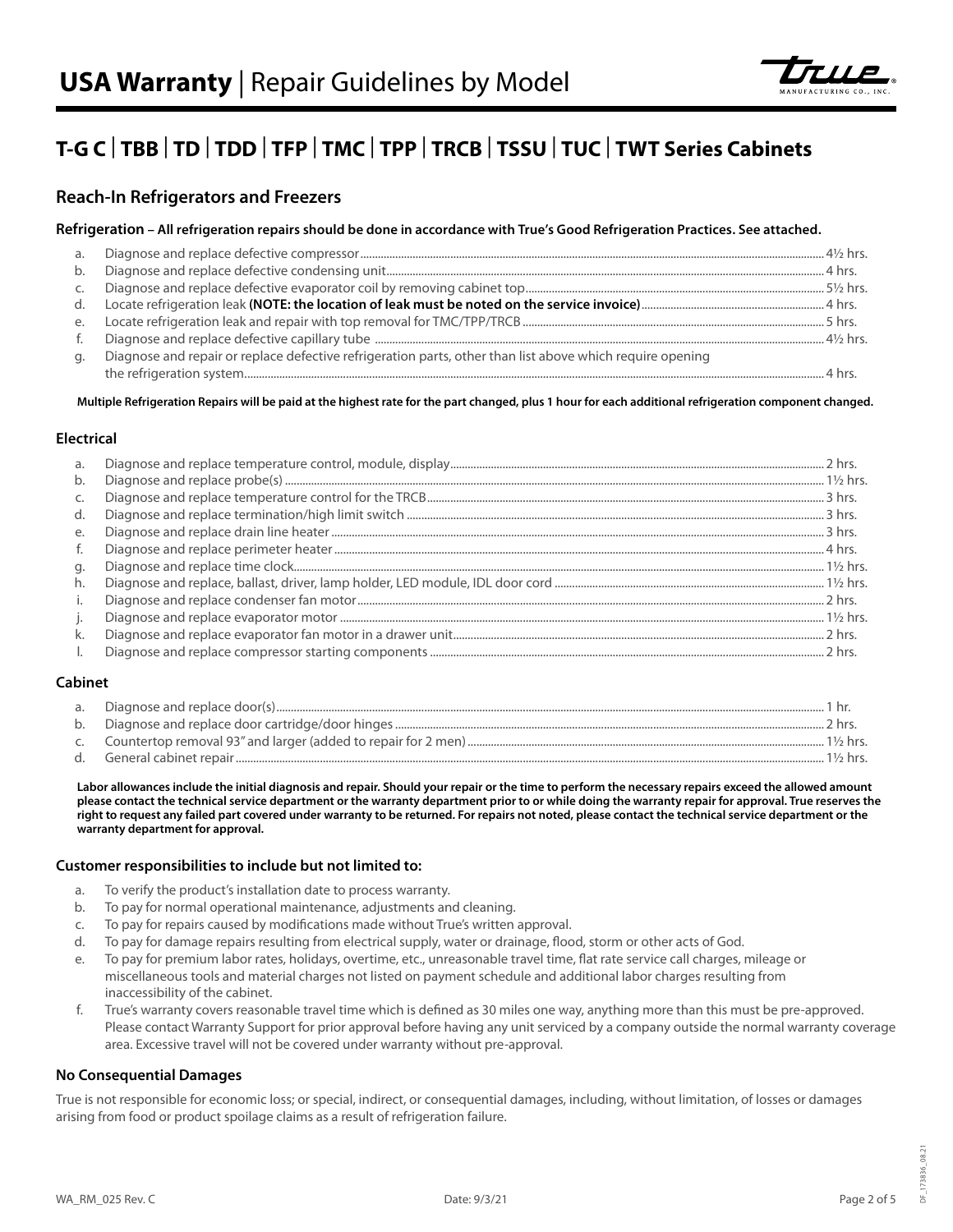

# **TCGD** | **TCGG** | **TCGR** | **TDBD** | **TDM** | **TSID Series Cabinets**

# **Reach-In Refrigerators**

#### **Refrigeration – All refrigeration repairs should be done in accordance with True's Good Refrigeration Practices. See attached.**

| a.<br>b. |                                                                                                                             |  |
|----------|-----------------------------------------------------------------------------------------------------------------------------|--|
|          |                                                                                                                             |  |
| C.       |                                                                                                                             |  |
| d.       |                                                                                                                             |  |
| e.       | Locate refrigeration leak, change drier, and test (NOTE: the location of leak must be noted on the service invoice)  4 hrs. |  |
| f.       |                                                                                                                             |  |
| q.       | Diagnose and repair or replace defective refrigeration parts, other than listed above, which require opening                |  |
|          |                                                                                                                             |  |

**Multiple Refrigeration Service: Up to the highest rate for the part changed, plus 1 hour for each additional refrigeration part changed. \* Please contact the technical service department for recommendations**

#### **Electrical**

| a. |  |
|----|--|
| b. |  |
|    |  |
| d. |  |
| e. |  |
| f. |  |
| q. |  |
| h. |  |

#### **Cabinet**

| a. |  |
|----|--|
|    |  |
| b. |  |
|    |  |
| d. |  |
| e. |  |
|    |  |
|    |  |

**Labor allowances include the initial diagnosis and repair. Should your repair or the time to perform the necessary repairs exceed the allowed amount please contact the technical service department or the warranty department prior to or while doing the warranty repair for approval. True reserves the right to request any failed part covered under warranty to be returned. For repairs not noted, please contact the technical service department or the warranty department for approval.**

#### **Customer responsibilities to include but not limited to:**

- a. To verify the product's installation date for warranty process.
- b. To pay for normal operational maintenance, adjustments and cleaning.
- c. To pay for repairs caused by modifications made without True's written approval.
- d. To pay for damage repairs resulting from electrical supply, water or drainage, flood, storm or other acts of God.
- e. To pay for premium labor rates, holidays, overtime, etc., unreasonable travel time, flat rate service call charges, mileage or miscellaneous tools and material charges not listed on payment schedule and additional labor charges resulting from inaccessibility of the cabinet.
- f. True's warranty covers reasonable travel time which is defined as 30 miles one way, anything more than this must be pre-approved. Please contact Warranty Support for prior approval before having any unit serviced by a company outside the normal warranty coverage area. Excessive travel will not be covered under warranty without pre-approval.

#### **No Consequential Damages**

True is not responsible for economic loss; or special, indirect, or consequential damages, including, without limitation, of losses or damages arising from food or product spoilage claims as a result of refrigeration failure.

DF\_173836\_08.21

173836 08.21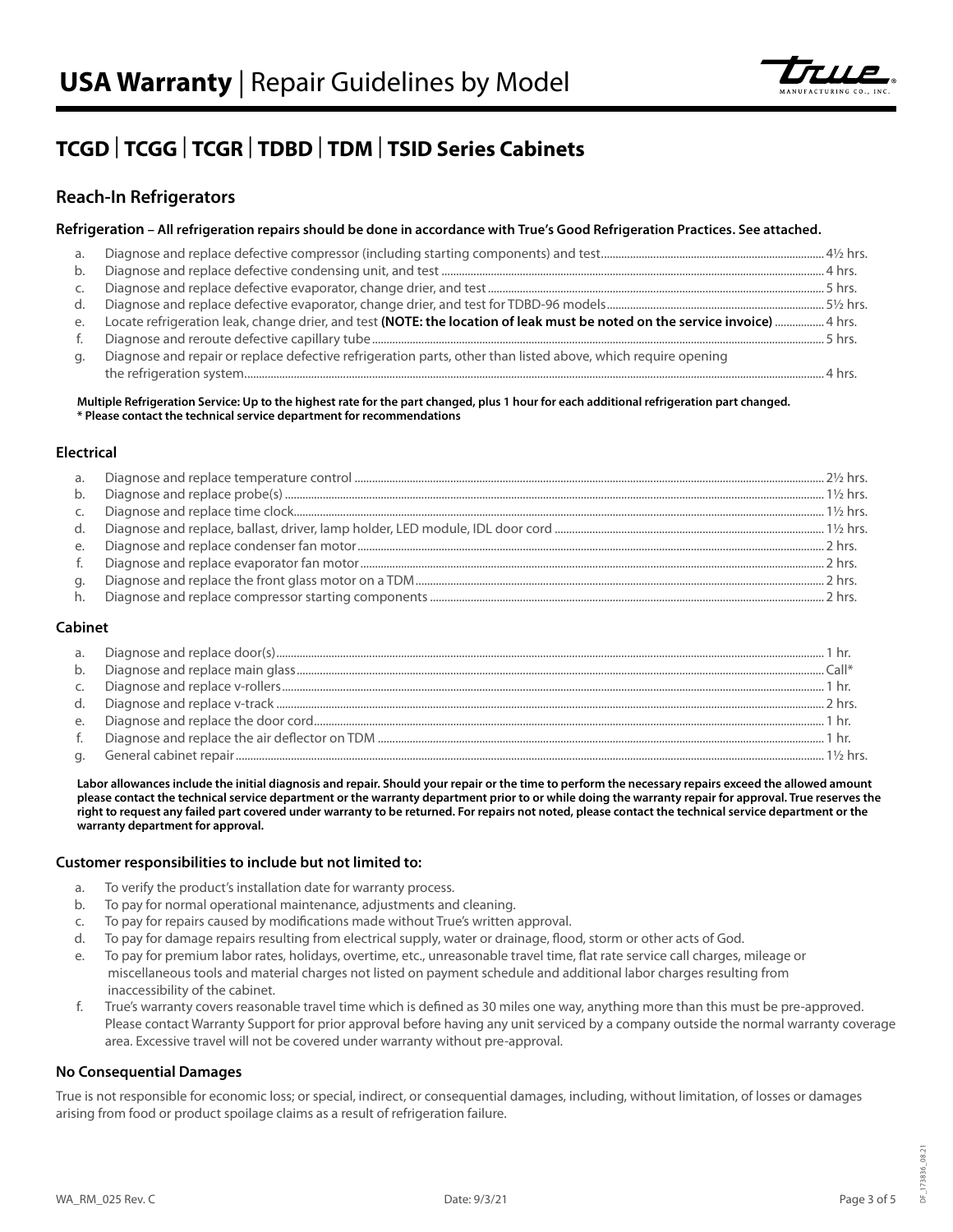

# **TDC** | **THDC** | **TFM Series Cabinets**

# **Freezers - Chest Type**

#### **Refrigeration – All refrigeration repairs should be done in accordance with True's Good Refrigeration Practices. See attached.**

| a. |                                                                                                                             |
|----|-----------------------------------------------------------------------------------------------------------------------------|
| b. |                                                                                                                             |
|    | Locate refrigeration leak, change drier, and test (NOTE: the location of leak must be noted on the service invoice)  4 hrs. |
| d. |                                                                                                                             |
| e. | Diagnose and repair or replace defective refrigeration parts, other than listed above, which require opening                |
|    |                                                                                                                             |

**Multiple Refrigeration Service: Up to the highest rate for the part changed, plus 1½ hour for each additional refrigeration part changed. \* Please contact the technical service department for recommendations.**

#### **Electrical**

| a. |  |
|----|--|
| b. |  |
| C. |  |
| d. |  |
| е. |  |

#### **Cabinet**

| $\sim$<br>d.     |   |  |
|------------------|---|--|
| $\sqrt{ }$<br>υ. | . |  |

**Labor allowances include the initial diagnosis and repair. Should your repair or the time to perform the necessary repairs exceed the allowed amount please contact the technical service department or the warranty department prior to or while doing the warranty repair for approval. True reserves the right to request any failed part covered under warranty to be returned. For repairs not noted, please contact the technical service department or the warranty department for approval.**

#### **Customer responsibilities to include but not limited to:**

- a. To verify the product's installation date to process warranty.
- b. To pay for normal operational maintenance, adjustments and cleaning.
- c. To pay for repairs caused by modifications made without True's written approval.
- d. To pay for damage repairs resulting from electrical supply, water or drainage, flood, storm or other acts of God.
- e. To pay for premium labor rates, holidays, overtime, etc., unreasonable travel time, flat rate service call charges, mileage or miscellaneous tools and material charges not listed on payment schedule and additional labor charges resulting from inaccessibility of the cabinet.
- f. True's warranty covers reasonable travel time which is defined as 30 miles one way, anything more than this must be pre-approved. Please contact Warranty Support for prior approval before having any unit serviced by a company outside the normal warranty coverage area. Excessive travel will not be covered under warranty without pre-approval.

#### **No Consequential Damages**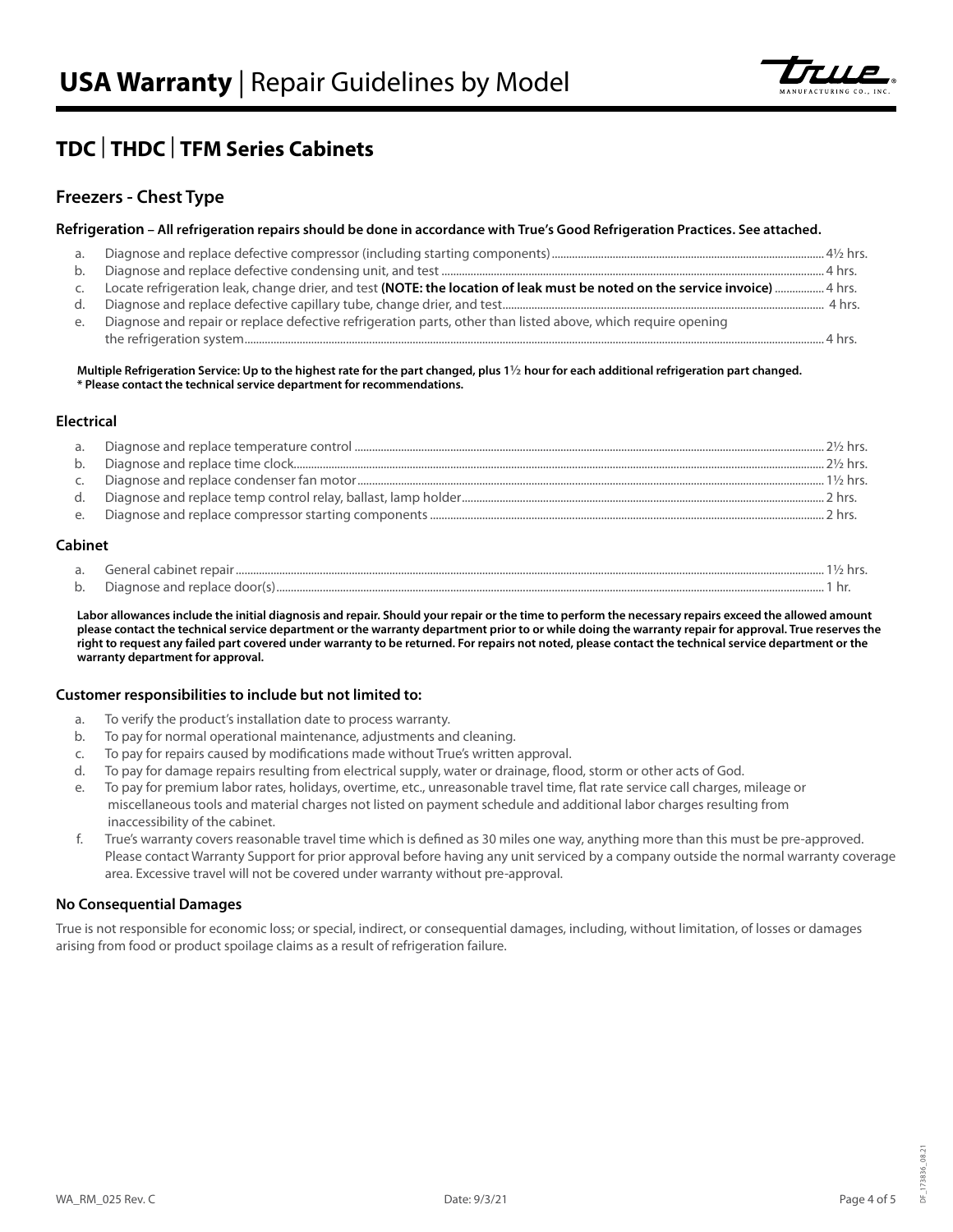

# **STA** | **STG** | **STM** | **STR** | **T Heated Series Cabinets**

# **Upright Equipment**

#### **Electrical**

| 2 hrs |
|-------|
|       |
|       |

#### **Cabinet**

| a. |                    |
|----|--------------------|
| b. | 2 hrs              |
|    |                    |
| d. |                    |
| е. | $1\frac{1}{2}$ hrs |

**Labor allowances include the initial diagnosis and repair. Should your repair or the time to perform the necessary repairs exceed the allowed amount please contact the technical service department or the warranty department prior to or while doing the warranty repair for approval. True reserves the right to request any failed part covered under warranty to be returned. For repairs not noted, please contact the technical service department or the warranty department for approval.**

#### **Customer responsibilities to include but not limited to:**

- a. To verify the product's installation date to process warranty.
- b. To pay for normal operational maintenance, adjustments and cleaning.
- c. To pay for repairs caused by modifications made without True's written approval.
- d. To pay for damage repairs resulting from electrical supply, water or drainage, flood, storm or other acts of God.
- e. To pay for premium labor rates, holidays, overtime, etc., unreasonable travel time, flat rate service call charges, mileage or miscellaneous tools and material charges not listed on payment schedule and additional labor charges resulting from inaccessibility of the cabinet.
- f. True's warranty covers reasonable travel time which is defined as 30 miles one way, anything more than this must be pre-approved. Please contact Warranty Support for prior approval before having any unit serviced by a company outside the normal warranty coverage area. Excessive travel will not be covered under warranty without pre-approval.

#### **No Consequential Damages**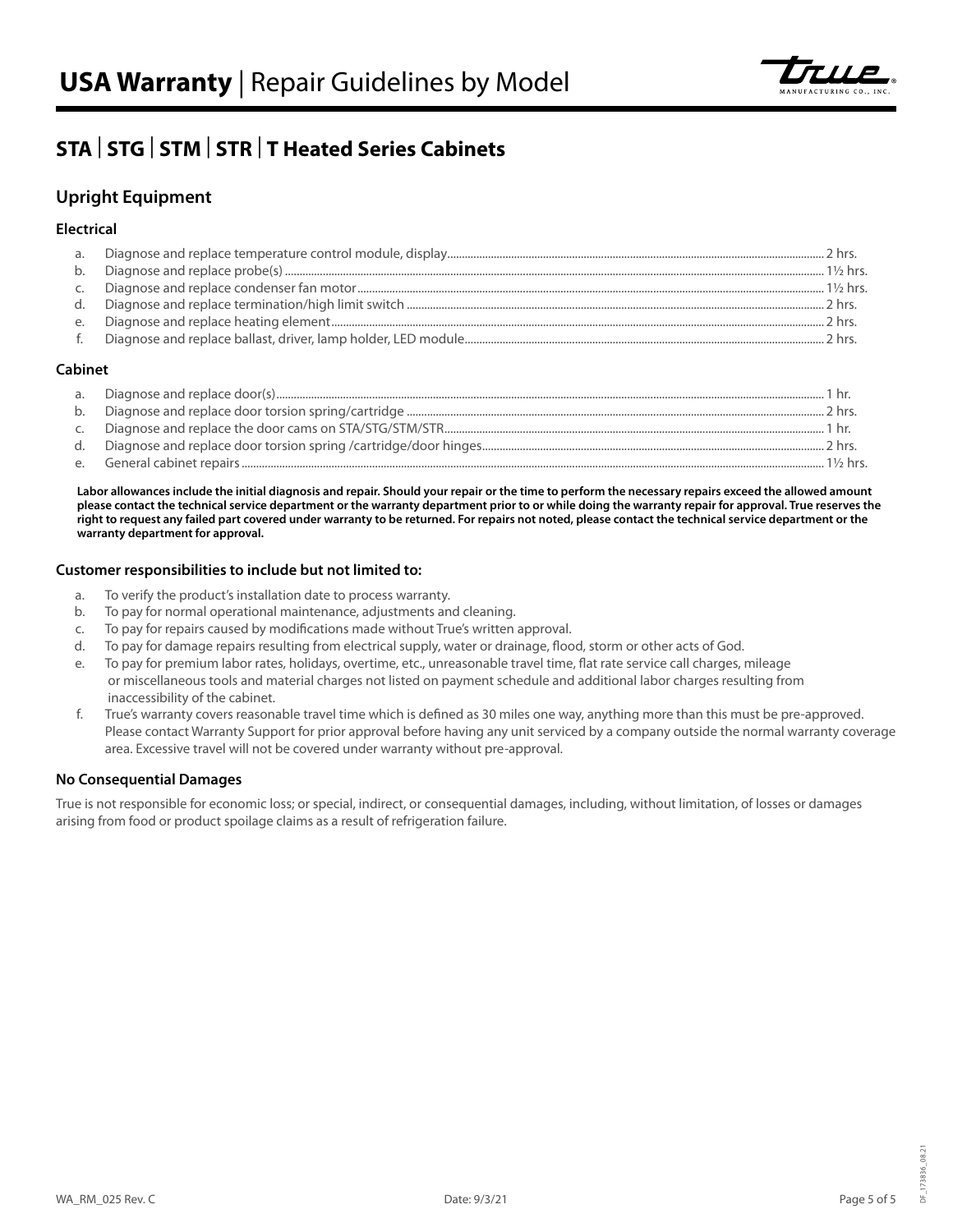

- 1. Call in the failure of the compressor to **1-800-325-6152**, ask for the Warranty or Service Department and have the serial number of the cooler ready. Warranty or Service will have a few questions to answer.
- 2. Take a picture of the defective compressor tag and email or fax in to True. Email to **[compressortags@truemfg.com](mailto:compressortags%40truemfg.com?subject=)** or fax to **1-636-980-8510**. The picture must be clear and readable and include the whole tag. All numbers will need to be read to verify that the correct compressor was still installed in the cooler. Include on the email or fax, **the unit serial number and the ship to address**. Once the tag is verified, the compressor will be sent out at no charge.
- 3. If a picture is not something that can be obtained, then the compressor can be purchased from any of our parts depots in your area. Once the compressor has been changed out, the tag can be returned to the depot and credit will be issued once the tag is verified. To find the nearest parts depot in your area, please call **855-878-9277**. You can also view our parts depot map for the nearest location on our website, **[truemfg.com](https://www.truemfg.com/)** under the parts button.
- 4. If you have an account with True, then a compressor can be ordered and shipped out. You will be billed for the compressor. Once the compressor has been changed out, the tag can be returned to True for credit after tag verification. Return to **[compressortags@truemfg.com](mailto:compressortags%40truemfg.com?subject=)**
- 5. If a compressor is purchased local, such as Bell Simons, this will void any remaining warranty on the cooler. If the compressor is purchased from United or Johnstone and not a True part number then it will be considered a local purchase.
- 6. If the compressor is purchased local, please send in a priced copy of the Invoice from the compressor purchase along with the tag and an invoice billing True for the cost of the compressor. Once the tag is verified, then True will reimburse the compressor purchase up to the amount that the compressor could be purchased from True.

**If the technician calls in the failure and is told the cooler is under warranty, this does not mean the compressor will automatically be no charge or credited. The end user must have abided by True's warranty terms included with their cooler and all tags must be verified for proof that True's compressor was still installed in the cooler.**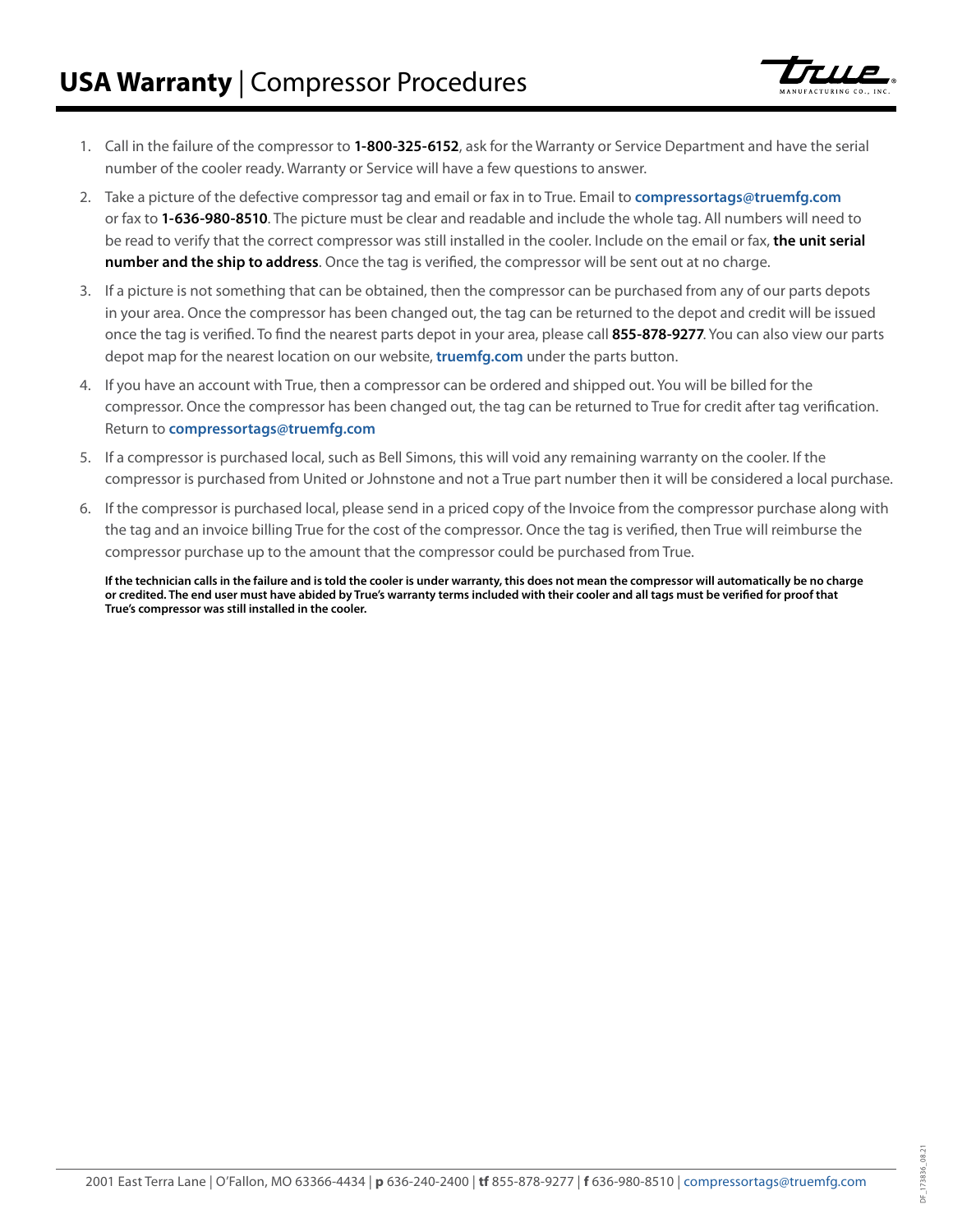

## **For reimbursement a copy or picture of the tag from the defective compressor must be submitted to: [compressortags@truemfg.com](mailto:compressortags%40truemfg.com?subject=) | warranty fax: 636-980-8510**

| Is Condenser Dirty? $\vert$   YES (if yes please send picture)   NO                                         |  |  |  |  |  |  |
|-------------------------------------------------------------------------------------------------------------|--|--|--|--|--|--|
| What is the compressor failure?                                                                             |  |  |  |  |  |  |
| Locked Rotor (please list the LRA rating on compressor tag and the amp draw when compressor tries to start) |  |  |  |  |  |  |
|                                                                                                             |  |  |  |  |  |  |
| <b>Bad Valves</b> (please list the pressure readings                                                        |  |  |  |  |  |  |
| Shorted, grounded                                                                                           |  |  |  |  |  |  |
| <b>Open Winding</b>                                                                                         |  |  |  |  |  |  |
| <b>Bad Bearings</b>                                                                                         |  |  |  |  |  |  |
| Noisy/Internal Mechanical                                                                                   |  |  |  |  |  |  |
| Miscellaneous (please explain below).                                                                       |  |  |  |  |  |  |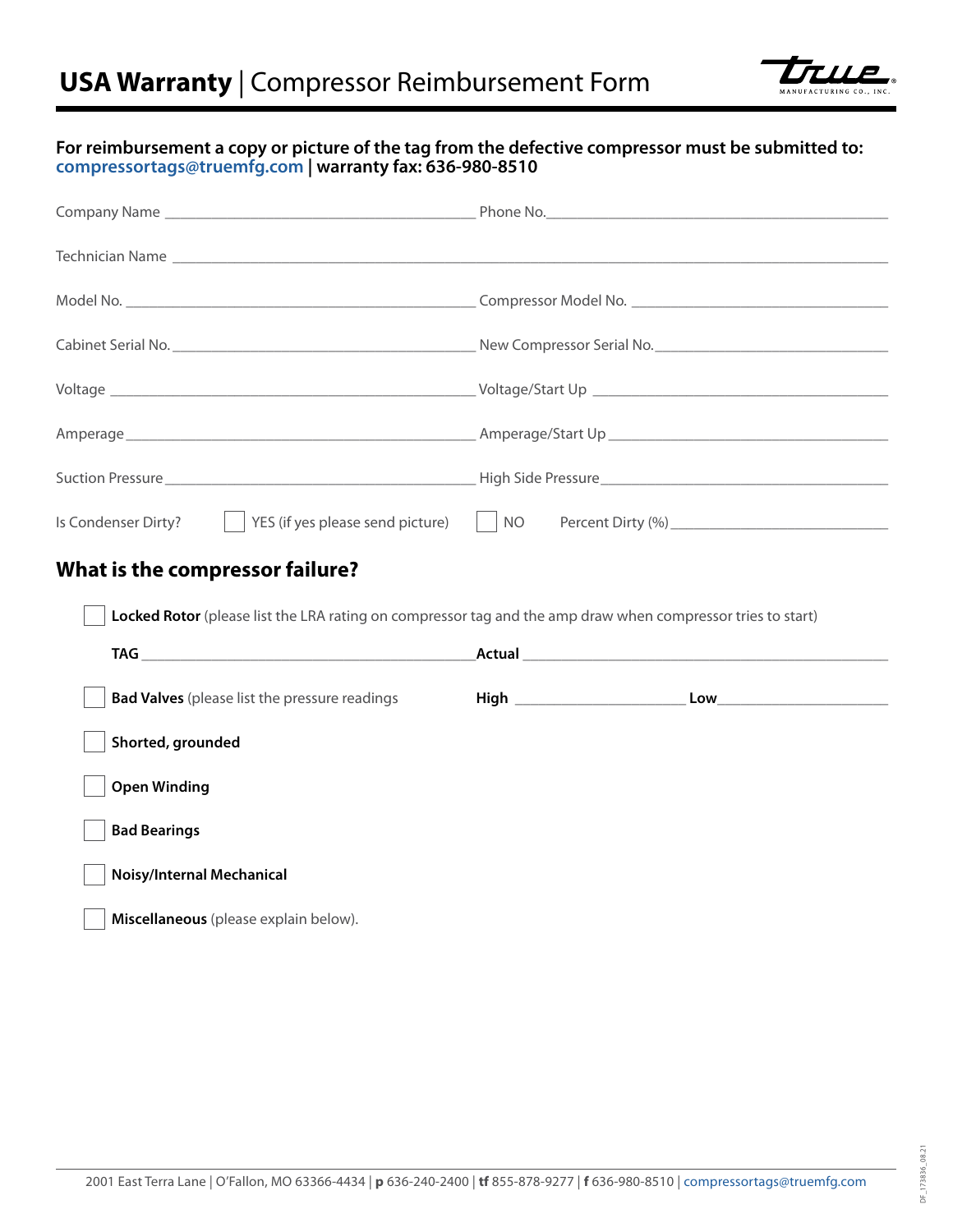Placeholder page for Good Refrigeration document (add in final PDF when necessary).